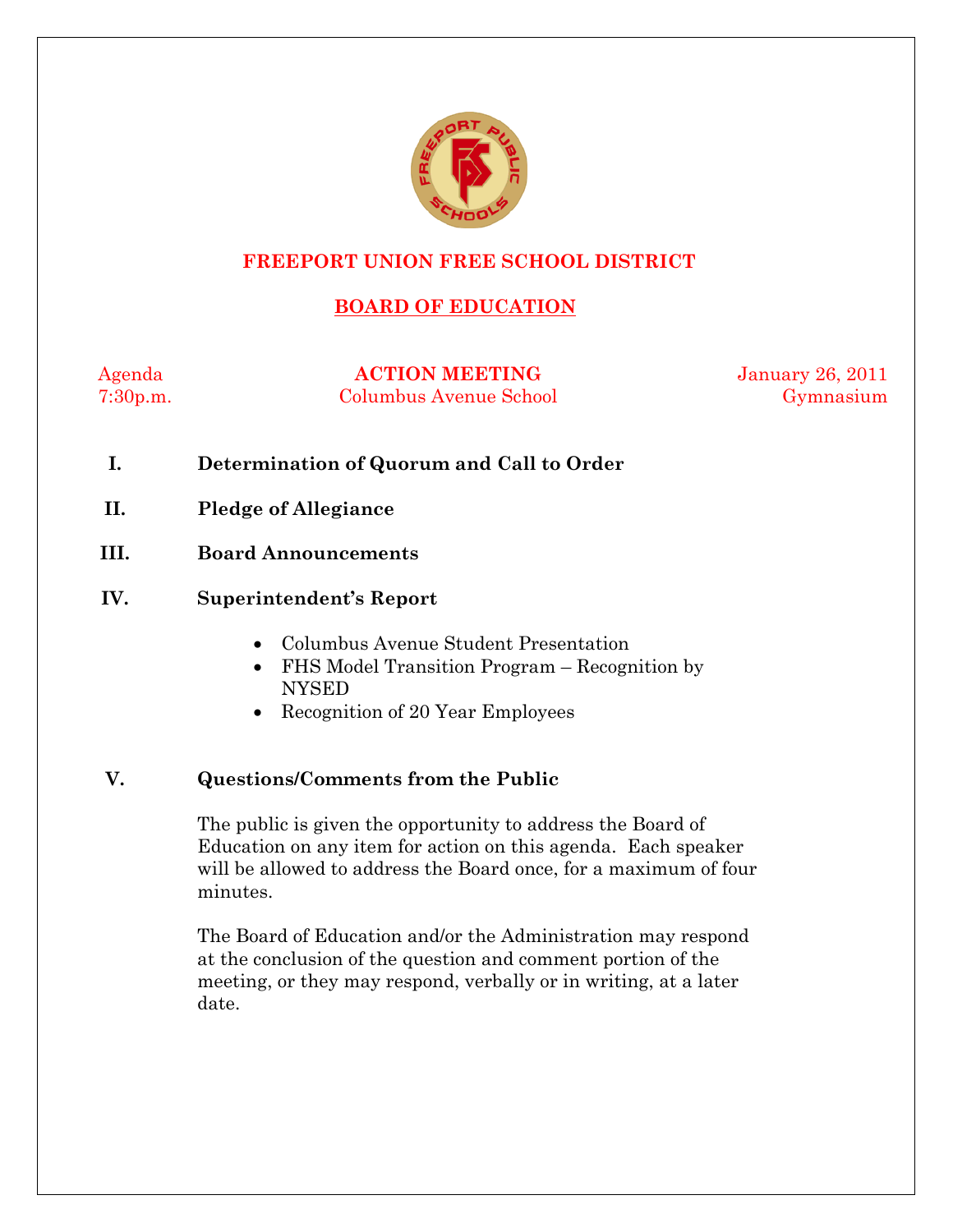# **VI. Items for Action**

Consent Agenda

 **AA. Consent - Approve** 

# **Consent Agenda Items:**

 *Acceptance of the Minutes*  $\mathbf{A}$ **BE IT RESOLVED that the Board of Education of the Freeport Union Free School District hereby approves the following items; A; B 1, 2, 3, 4, 5; C 1, 2.** 

# **Consent Approve**

**A.** Acceptance of the Minutes of the Board of Education

# **B. Personnel Actions**

- 1. Leave of Absence
- 2. Resignation
- 3. Appointment of Instructional Staff; Temporary
- 4. Appointment of Staff; Teaching Assistant
- 5. Appointments for Extended School Day Staff

### **C. Education**

- 1. Acceptance of the Minutes from the Committees on Special Education and Preschool Education
- 2. Disposal of Obsolete Textbooks

### **VII. Other Items for Action**

### **A. Education**

- 1. Establishment of the Annual Meeting, the Budget Hearing and the Annual Budget Vote and Trustee Election
- 2. Adoption of the 2011-2012 School Calendar